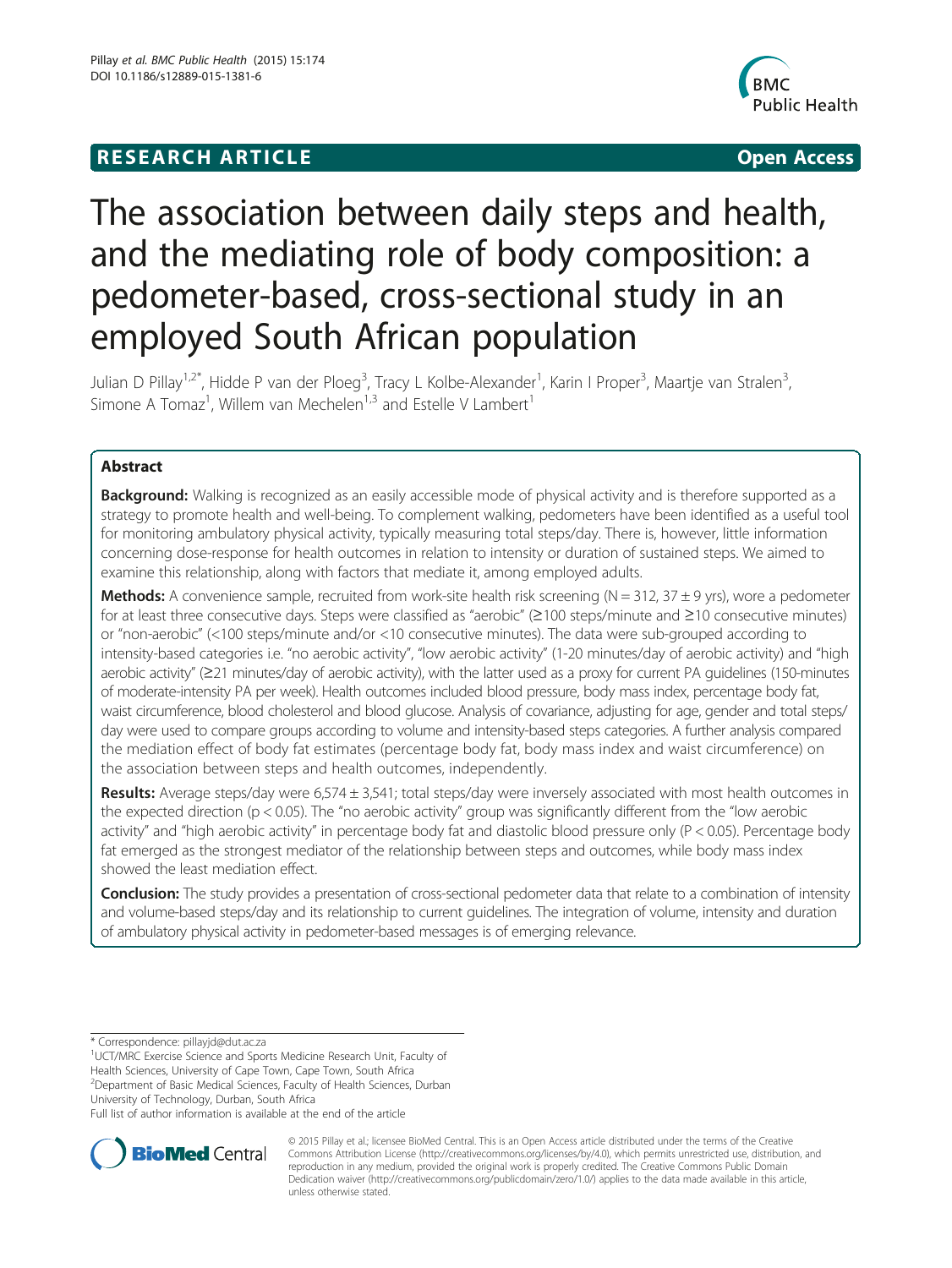#### Background

The association between physical inactivity and the increased risk of many clinical conditions has been well documented and is currently a major global public health concern [\[1,2](#page-10-0)]. Data from longitudinal cohort studies indicate at least a 1.5 to 2.0-fold higher risk of most chronic diseases of lifestyle with physical inactivity, such as coronary heart disease, type-2 diabetes, and hypertension [[3-5](#page-10-0)].

The World Health Organization (WHO) physical activity guidelines recommend that individuals accumulate at least 150 minutes of moderate intensity physical activity (PA) per week (or equivalent), in bouts of at least 10 consecutive minutes in duration [[6](#page-10-0)]. Such a recommendation is identified to result in a reduction in risk for all-cause mortality and disease-specific morbidity and mortality [[6](#page-10-0)]. This dose-response effect encompasses components of PA including: mode, intensity, duration and frequency, and the expected response of improved health and well-being [[7,8](#page-10-0)].

Walking has been reported as the most common mode of PA in both developed and developing countries [[7,9](#page-10-0)-[12\]](#page-10-0). This is, in part, due to the fact that walking is an inexpensive and easily accessible activity for a large portion of the general population [\[10](#page-10-0)] and across age groups [\[7](#page-10-0)]. Furthermore, there are fewer physical, social and psychological barriers associated with walking than with other forms of exercise [\[13](#page-10-0)].

Walking has been promoted, in part, by the growing popularity of pedometers and pedometer-linked health promotion messages, believed to be of Japanese origin and dating as far back as the 1960's, that have suggested 10,000 steps per day (steps/day) as a target for health benefits [[14](#page-10-0)-[16\]](#page-10-0).

A systematic review of 32 empirical studies suggests that relatively healthy adults take between 7,000-13,000 steps/day [[17](#page-10-0)]. Tudor-Locke and Myers [[18](#page-10-0)] have, however, suggested that 10,000 steps/day is unrealistically high for low-active or inactive adults and may therefore contribute to low program adherence. Furthermore, studies on the extent to which walking contributes to meeting PA guidelines, have generally presented volume-based steps/day information with limited information on the intensity of steps [[19](#page-10-0)[-21](#page-11-0)].

In the context of walking and steps/day recommendations, recent studies have been directed towards the application of intensity-based steps, such as a steps/minute rate for moderate intensity PA. For example, studies have shown that 30 minutes of moderate-to-vigorous walking equates to between 3,100 and 4,000 steps [\[22](#page-11-0)-[24\]](#page-11-0), even when considering factors such as stride length and body mass index in their recommendations [\[24,25](#page-11-0)]. Such studies have accordingly emphasized the significance of intensitybased steps/day recommendations as an emerging area of research. Further to this, recent studies make reference to intensity-based step recommendations and, in particular, an appropriate steps/minute rate for moderate intensity PA [\[23-25\]](#page-11-0).

Information on ambulatory PA patterns, in the context of steps/day and, particularly, intensity-based steps which will add to the current understanding of the dose-response effects of walking. Such an application will support the use of intensity-based steps/day recommendations as an additional strategy/option for attaining current PA guidelines.

The aim of this study was, therefore, to determine the association between the volume and intensity of daily steps accumulated, and health measures in a South African employed adult group. The study also explores the extent to which body composition (percentage body fat, body mass index and waist circumference) may mediate the association between steps/day and clinical outcomes (blood pressure, blood cholesterol and blood glucose).

## **Mathods**

The study was a cross-sectional study among South African employed adults.

#### Participant recruitment

A convenience sample of participants was recruited through an invitation email sent out to employees, or following the completion of a health risk screening hosted at corporate organizations or private health facilities. The corporate organizations mainly comprised health insured, white-collared workers. The range of work performed by the employees varied considerably (from secretarial/administrative to senior management roles). The physical activity levels required by, and performed in most of these jobs were low in general. Upon completion of the informed consent form, participants were provided with a blinded pedometer.

#### Pedometer wear

Participants were requested to wear an Omron HJ 720 ITC pedometer, attached to the left or right hip, as worn in most studies [[26\]](#page-11-0). A 5-consecutive-day protocol was decided on as the number of days the participants would be requested to wear the pedometer. This would increase probability of obtaining at least three consecutive days of pedometer data, as a minimum criterion for estimating daily ambulatory PA [\[27](#page-11-0)-[29\]](#page-11-0).

The pedometer screen was covered to reduce the likelihood of participants observing their daily steps, which may have influenced habitual levels of PA and subsequently, daily steps accumulation during the study. Participants were asked to wear the pedometer throughout the day, to follow their usual routine of daily activities and to remove the pedometer only when bathing, showering or sleeping.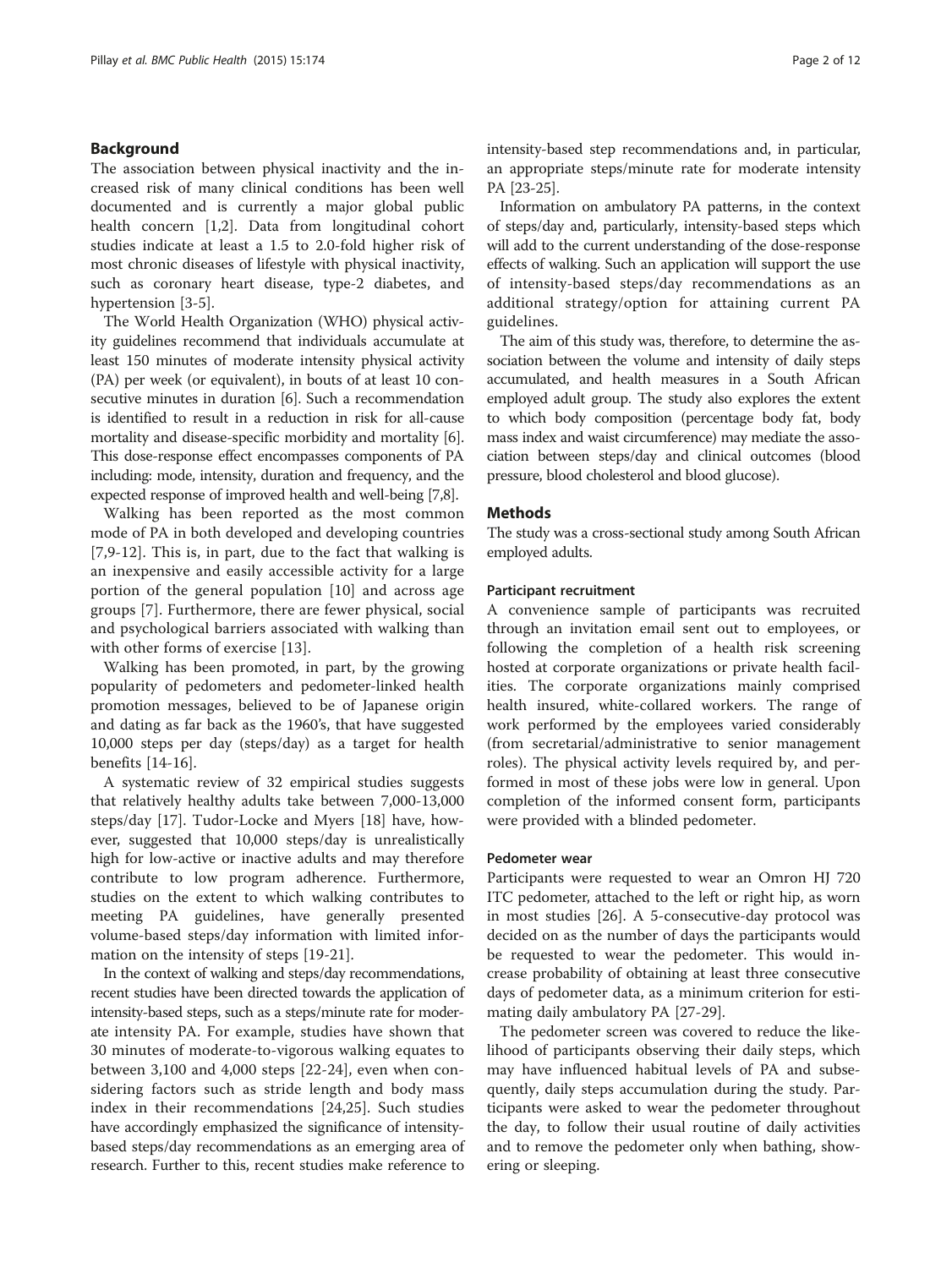Participants were also informed that their daily results would be made available to them at the end of the study.

#### Inclusion and exclusion criteria

Employees attending the health screening event and/or willing to participate in the study were eligible for inclusion. Other criteria included: being between the age of 21 years (inclusive) and 50 years (exclusive) and; willingness to wear a blinded pedometer, during waking hours, for the duration of the study.

Employees were excluded for the following reasons: pregnancy; diagnosis or treatment of cancer; any other condition that could impact PA; non-compliance to the pedometer wear and; participating in non-ambulatory PA (such as swimming and cycling) that may not be captured or may be inaccurate through the pedometer reading.

#### Ethical considerations and informed consent

The study was approved by the Faculty of Health Sciences Research Ethics Committee (REC REF: 348/2008) of the University of Cape Town. Permission was also obtained from the corporate organizations to provide an on-site health screening event and invite employees to participate in the study. Employees were provided with a Participant Information Sheet, at the health screening event, detailing the purpose, aims, procedures, requirements and potential risks of the study. Thereafter, they were required to sign an Informed Consent Form.

# Body measures

Anthropometric measures were completed by a trained researcher/student as part of the health screening event.

Body height was measured in centimeters, using a height chart as the vertical distance from the floor to the vertex of the head. The participants stood barefoot with arms at their sides, and heels, buttocks and head in contact with the wall.

Waist circumference was measured (in centimeters) using a tape measure around the skin of the waist at the level of the umbilicus.

Body weight was measured using an electronic scale (Beurer® PS 06), allowing only a single layer of clothing. The values were rounded to the nearest 0.1 kg.

Body mass index was computed as weight (in kg) divided by height (in meters) squared.

The Omron Body Composition Monitor (BF500), which is based on the principles of bioelectrical impedance, was used to measure percentage body fat [[30\]](#page-11-0).

Blood pressure (BP) was recorded (in mmHg) using an electronic sphygmomanometer after the participant remained relaxed for five minutes. Two readings were taken, approximately five minutes apart. An average of the two readings was recorded. If the two readings

obtained were different from each other (>5 mmHg), a third reading was taken. The average of the two nearest readings was used.

Finger prick blood cholesterol and blood glucose were taken using the Accutrend Plus® monitor device and measured in mmol/L.

#### The Omron HJ 720 ITC pedometer

The Omron HJ 720 ITC (Omron Corp., Kyoto, Japan) is an example of a piezoelectric pedometer that provides information on intensity of steps taken, including a memory function that recalls previous data. The validity and reliability of this brand and model of pedometer has been studied at various mounting positions under prescribed and self-paced walking conditions with both healthy and overweight adults [[31,32\]](#page-11-0). Such studies have promoted its application as an accurate measure of step counts [\[31,32\]](#page-11-0).

A valuable feature of the pedometer is that the information captured by the pedometer can be uploaded electronically. The electronic display presents information as a visual display (bar graph) and further includes a 43 day recall with the ability to summarize information by weekly and monthly categories. A further benefit of this brand of pedometer is its ability to provide an hourly representation of steps data. The pedometer display differentiates hours that the pedometer was worn (even if no steps were accumulated) from hours that the pedometer was not worn.

Information provided on the pedometer display for immediate viewing, includes daily steps information, such as the total number of steps accumulated [\[33\]](#page-11-0). Additionally, the number of "manufacturer-defined aerobic steps" (>60 steps/minute, minimum duration of 1-minute), duration (in minutes) of "manufacturer-defined aerobic steps", distance (in kilometers) completed and calories (kilocalories) expended are displayed [[33](#page-11-0)]. The "manufacturer-defined aerobic steps" within the total steps/ day record is therefore provided [\[33](#page-11-0)]. Consequently, total time spent accumulating such steps (in minutes per day (minutes/day)) is provided as aerobic time [\[33](#page-11-0)].

#### Data recording

The pedometer data were uploaded electronically by the researcher according to the Omron Health Management Manager Software Protocol [[33\]](#page-11-0). Feedback on pedometer data was communicated to the participant when the pedometer was being returned. Participants were included in the analyses if they had worn the pedometer for a minimum of three consecutive days and for at least ten hours on each of those days.

With particular reference to intensity-based steps, recently documented literature on intensity-based steps/ day [[23,34](#page-11-0)] suggests a minimum of 100 steps/minute to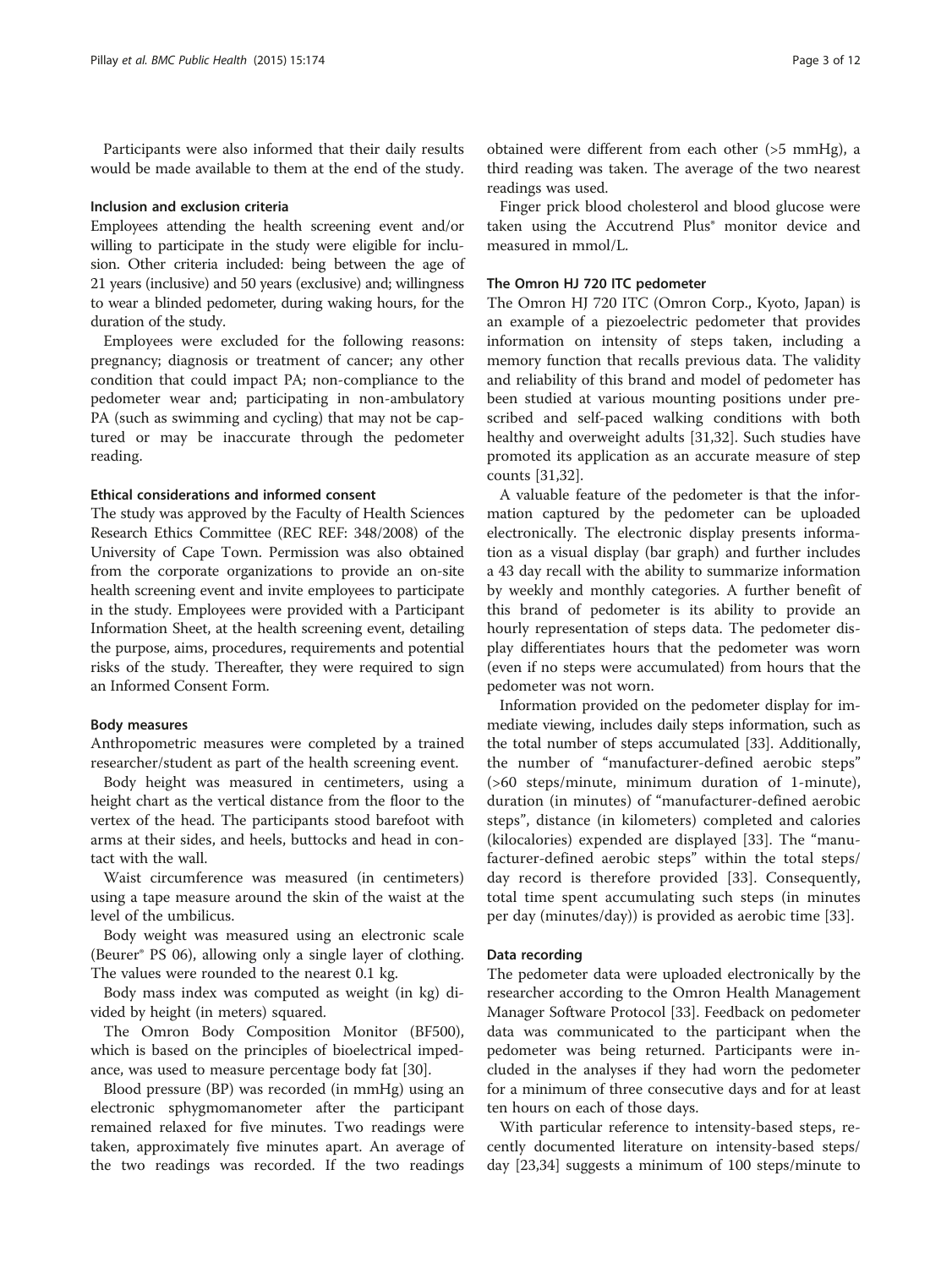be a reliable estimate of, and target for, moderate intensity PA. Furthermore, the findings of recent pedometer-based studies [[35,36\]](#page-11-0) make reference to 100 steps/minute as a reliable indicator of moderate intensity PA.

Consequently, in our subsequent analysis, the 100 steps/minute rate for moderate intensity PA informed the refinement of "manufacturer-defined aerobic steps" to an estimate more relevant to current literature. Current literature also recommends that the accumulation of moderate intensity PA in bouts of at least ten minutes, is acceptable in contributing towards meeting current PA guidelines [\[6](#page-10-0)].

Thus, we limited our intensity-based analysis to bouts of ten consecutive minutes or more and at a minimum average intensity of 100 steps/minute, using the graphical display of pedometer results. "Manufacturer-defined aerobic steps" were used as a basis for separating sustained steps ( $\geq 60$  steps/minute; duration  $\geq 1$  minute). This category of steps was further stratified according to whether these steps were sustained for at least ten minutes. We then determined the average intensity of these bouts (using the total number of steps and duration information). Steps accumulated at a minimum average intensity of 100 steps/minute were categorized as "aerobic steps".

The data were further sub-grouped according to intensity-based categories i.e. "no aerobic activity", "low aerobic activity" (1-20 minutes/day of aerobic activity) and "high aerobic activity"  $(\geq 21 \text{ minutes/day of aerobic activ-})$ ity). These sub-groups relate to current PA guidelines of 150 minutes of moderate intensity PA per week [[6\]](#page-10-0). The guideline of accumulating a minimum of 150 minutes per week of moderate intensity PA [[6-8\]](#page-10-0) was translated to an average daily approximation of 21 minutes.

#### Mediation analysis

The mediation effect of percentage body fat, body mass index and waist circumference on the association between both steps/day and aerobic time (as an estimate of moderate intensity PA) on clinical outcomes (systolic blood pressure, diastolic blood pressure, blood cholesterol and blood glucose) was examined.

Our mediation analysis was informed by the product-ofcoefficient test, which essentially consisted of four steps [[37](#page-11-0)]. As a first step, we determined the total effect (c path) of the independent variable (e.g. steps/day) on the outcome variable (e.g. systolic blood pressure). We thereafter determined the association between the independent variable (e.g. steps/day) and the potential mediator (e.g. percentage body fat), calculated as the "a-coefficient". Thirdly, the association between the potential mediator and the outcome variable was assessed (b-coefficient) and controlled for the independent variable (c' coefficient). Figure 1 illustrates these steps.The c-prime (c') path is the direct effect of the independent variable on the outcome variable, adjusted for the mediator. Finally, the mediated effects of the independent variable on the outcome variable through the proposed mediator, was determined by multiplying the a- and b coefficient (a\*b coefficient). We also calculated the percentage mediation of the potential mediator  $(a^*b/c)$ to assess the percentage of the effect of the independent variable on the outcome variable that could be explained by the mediator.

#### Statistical analyses

The data were analyzed using STATISTICA version 8 (StatSoft Inc., Tulsa, OK, USA) and statistical significance was set at  $P < 0.05$ . General characteristics of the

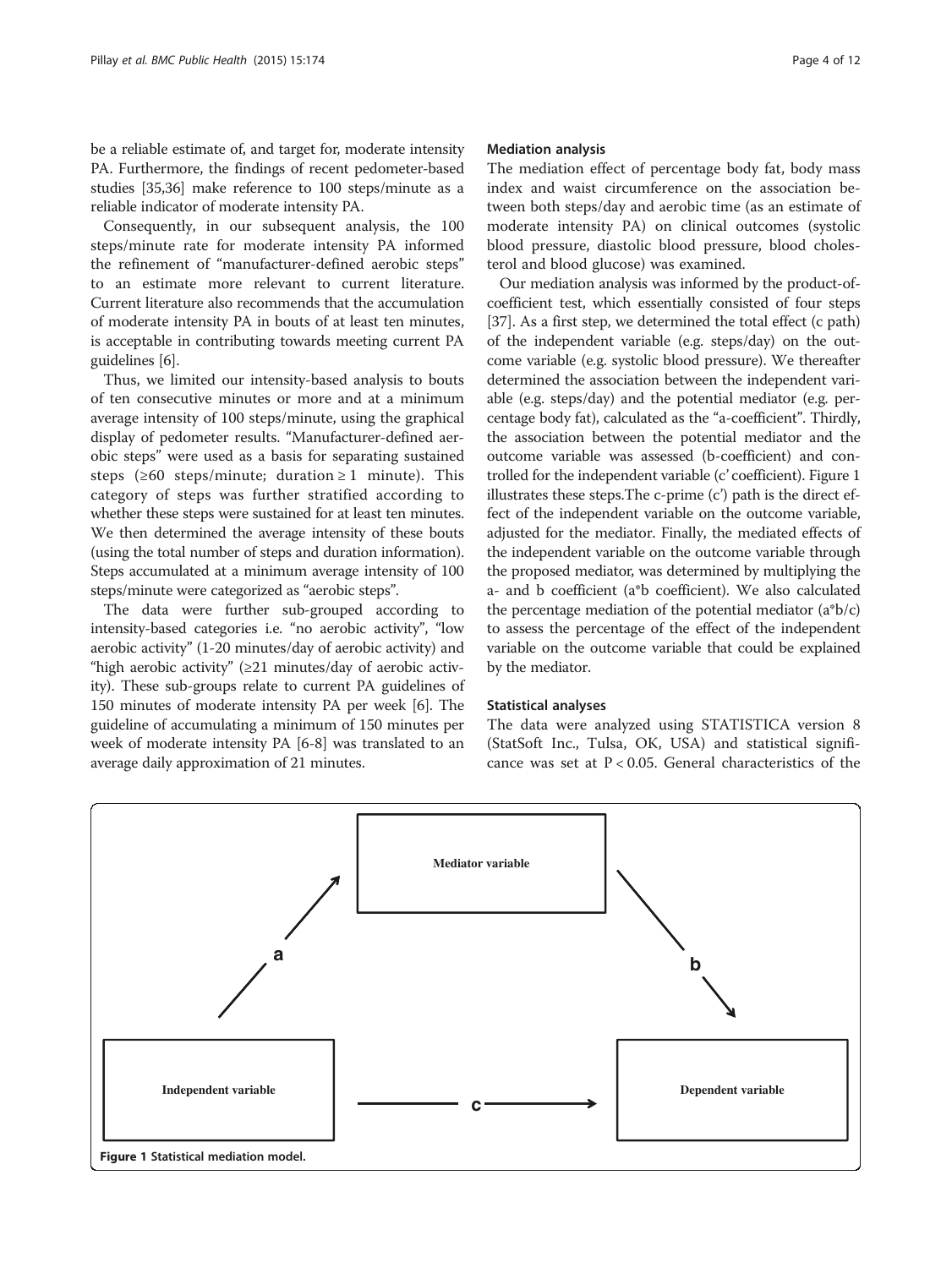study group were summarized using descriptive statistics and additionally categorized by gender.

The data were subsequently grouped according to steps/ day and aerobic time categories, respectively. An analysis of covariance (ANCOVA), adjusting for age, gender and total steps/day (when analyzing intensity-based steps) was used to compare groups based on volume and intensitybased steps categories. A post-hoc Bonferroni test was used to determine between group effects, where relevant.

For the mediation analysis, the bootstrapping statistical approach, using 1,000 bootstrap re-samples, was used, with the SPSS script of Preacher, Rucker and Hayes [\[38\]](#page-11-0) to calculate the bias corrected confidence intervals (ab paths) around the mediated and direct associations [[38](#page-11-0)].

#### Results

# Participant characteristics

Of the 366 participants who volunteered to participate in the study, 312 participants (147 men and 165 women,  $37 \pm 9$  yrs) wore the pedometer for a minimum of three consecutive days, for at least ten hours for each of those days, and were included in the analysis. Seventy-two participants had completed pedometer wear for three consecutive days, 109 for four consecutive days and 131 for five or more consecutive days. Eighty-nine participants

|  |  | <b>Table 1 General Characteristics of participants</b> |  |  |
|--|--|--------------------------------------------------------|--|--|
|--|--|--------------------------------------------------------|--|--|

had worn the pedometer for at least one weekend day and 40 participants for both weekend days.

The mean (±SD) steps/day accumulated in men and women was  $7,476 \pm 4,076$  steps/day and  $5,769 \pm 2,759$ steps/day, respectively.

Table 1 presents characteristics of the study group.

The data were subsequently grouped according to four volume-based categories based on current steps/day classifications [\[27,34](#page-11-0)]: "<5,000 steps/day"; "5,000-7,499 steps/day"; "7,500-9,999 steps/day" and "≥10,000 steps/ day" (Table [2](#page-5-0)).

A total of 112 participants (35.9%) accumulated an average of <5,000 steps/day, typically classified as inactive [[27,34](#page-11-0)]. Only 38 participants (12.2%) achieved an average of ≥10,000 steps/day, typically classified as "active" [\[27,34](#page-11-0)]. Within the "active" group, most of the participants (73%) also accumulated aerobic steps.

As illustrated in Table [2](#page-5-0), the <5,000 steps/day group was significantly different from all other groups  $(P < 0.05)$  in percentage body fat, waist circumference and blood glucose only, when adjusted for age, gender and daily aerobic steps (so as to establish the independent effect of volume of steps/day).

Table [3](#page-5-0) presents our data according to intensity-based categories, i.e. "no aerobic activity"; "low aerobic activity" and "high aerobic activity".

| Variable                                    | N   | <b>Total</b>                    | n   | Men               | n   | Women             |
|---------------------------------------------|-----|---------------------------------|-----|-------------------|-----|-------------------|
| Age (years)                                 | 312 | $37.4\pm9.3^{*}$                | 147 | $38.1 \pm 9.9$    | 165 | $36.8 \pm 8.8$    |
| Height (m)                                  | 311 | $1.68\pm0.1$ $^{**}$            | 146 | $1.7 \pm 0.1$     | 165 | $1.6 \pm 0.1$     |
| Weight (kg)                                 | 312 | $76.4 \pm 16.8$                 | 144 | $81.1 \pm 15.2$   | 165 | $72.2 \pm 17.1$   |
| Body mass<br>index ( $kg/m2$ )              | 304 | $26.9 \pm 5.7$                  | 139 | $27.0 \pm 4.9$    | 165 | $26.8 \pm 6.4$    |
| % body fat (%)                              | 244 | $30.0 \pm 10.7$ <sup>**</sup>   | 121 | $26.8 \pm 8.8$    | 123 | $33.2 \pm 11.5$   |
| Waist circumference<br>(cm)                 | 302 | $85.8 \pm 13.3$                 | 137 | $88.7 \pm 12.1$   | 165 | $83.4 \pm 13.8$   |
| Systolic blood<br>pressure (mmHg)           | 296 | $120.9 \pm 14.5$                | 131 | $125.5 \pm 13.3$  | 165 | $117.3 \pm 14.4$  |
| Diastolic blood<br>pressure (mmHg)          | 296 | $79.6 \pm 11.7$                 | 131 | $81.1 \pm 12.0$   | 165 | $78.4 \pm 11.3$   |
| <b>Blood cholesterol</b><br>(mmol/L)        | 250 | $3.9 \pm 1.1$                   | 106 | $3.8 \pm 0.9$     | 144 | $4.0 \pm 1.2$     |
| Blood glucose<br>(mmol/L)                   | 243 | $4.9 \pm 1.8$                   | 100 | $4.9 \pm 1.4$     | 143 | $4.9 \pm 2.1$     |
| Pedometer data<br>(total steps/day)         | 312 | $6,574 \pm 3,541$ <sup>**</sup> | 147 | $7,476 \pm 4,076$ | 165 | $5,769 \pm 2,759$ |
| Average daily aerobic<br>steps (steps/day)  | 312 | $694 \pm 1,465$ **              | 147 | $947 \pm 1,771$   | 165 | $468 \pm 1,081$   |
| Average daily aerobic<br>time (minutes/day) | 312 | $5.7 \pm 12.0$ <sup>**</sup>    | 147 | $7.8 \pm 14.6$    | 165 | $3.8 \pm 8.7$     |

Note: Values are means ± standard deviation.

\*indicates statistical significance (P < 0.05), \*\* (P < 0.01) between men and women.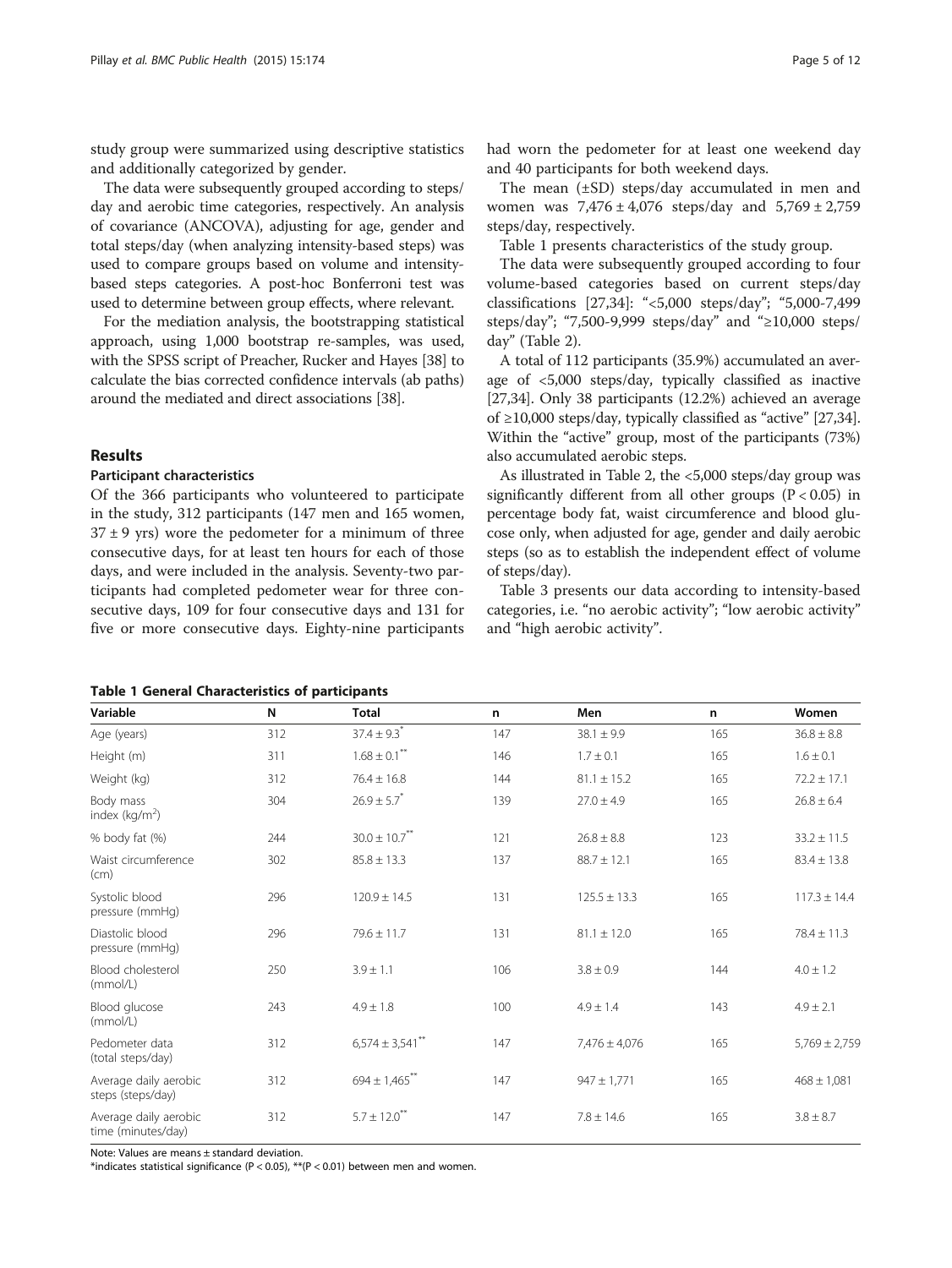<span id="page-5-0"></span>Table 2 Biometric and clinical measures by step per day categories

| Variable        | N   | n   | < 5.000                 | n  | 5,000-7,499                  | n  | 7,500-9,999                  | n  | $\geq 10,000$               |
|-----------------|-----|-----|-------------------------|----|------------------------------|----|------------------------------|----|-----------------------------|
| Weight (kg)     | 309 | 112 | $78.9 \pm 19.0$         | 99 | $75.4 \pm 15.5$              | 60 | $74.7 \pm 17.2$              | 38 | $73.8 \pm 11.1$             |
| BMI ( $kg/m2$ ) | 304 | 110 | $28.1 \pm 7.1$          | 98 | $26.5 \pm 5.1$               | 59 | $25.7 \pm 4.6$               | 37 | $26.1 \pm 3.6$              |
| % BF (%)        | 244 | 97  | $34.7 + 12.5^8$         | 80 | $28.7 \pm 8.3^{\text{A}}$    | 38 | $24.4 \pm 7.2^{\text{A}}$    | 29 | $25.6 \pm 7.7^{\text{A}}$   |
| WC (cm)         | 302 | 111 | $89.9 \pm 15.3^{\circ}$ | 99 | $84.8 \pm 12.8$ <sup>A</sup> | 56 | $81.3 \pm 10.4$ <sup>A</sup> | 36 | $83.0 \pm 8.6$ <sup>A</sup> |
| SBP(mmHg)       | 296 | 111 | $122.2 + 15.5$          | 99 | $122.1 \pm 15.0$             | 55 | $117.9 + 12.6$               | 31 | $117.8 \pm 11.1$            |
| DBP (mmHg)      | 296 | 111 | $81.9 \pm 10.1$         | 99 | $80.0 + 13.1$                | 55 | $76.1 \pm 11.0$              | 31 | $76.4 \pm 11.5$             |
| BC (mmol/L)     | 250 | 99  | $4.1 \pm 1.1$           | 75 | $3.9 + 1.2$                  | 47 | $3.7 \pm 0.8$                | 29 | $3.6 \pm 0.8$               |
| BG(mmol/L)      | 243 | 98  | $5.4 \pm 2.5^8$         | 71 | $4.5 \pm 1.1^{\circ}$        | 45 | $4.4 \pm 1.0^{4}$            | 29 | $4.8 \pm 1.0^{A}$           |

Note: Values represent mean ± standard deviation, adjusted for age, gender and average daily aerobic steps.

Means with a different letter superscript indicate statistical significance between the groups compared (P < 0.05).

BMI- body mass index.

%BF- percentage body fat.

WC- waist circumference.

SBP- systolic blood pressure.

DBP- diastolic blood pressure. BC- blood cholesterol.

BG- blood glucose.

Of the total sample, 102 participants (32.7%) accumulated aerobic steps. Only 34 participants (11.0%) of the total study group, however, accumulated aerobic steps for a minimum duration of 21 minutes/day.

When adjusted for age, gender and total steps/day (to establish the independent effect of intensity-based steps), the "no aerobic activity" group was significantly different from the "low aerobic activity" and the "high aerobic activity" in percentage body fat and diastolic blood pressure only ( $P > 0.05$ ). Table 3 illustrates these differences.

A subsequent analysis investigated the mediation effect of variables related to body composition, i.e. percentage body fat, body mass index and waist circumference, on the association between volume and intensity-based steps/day and clinical outcomes (systolic blood pressure, diastolic blood pressure, blood cholesterol and blood glucose).

Table [4](#page-6-0) presents a summary of the results.

As indicated by the c path (direct effect), our results clearly show that body composition mediates the association between PA and health outcomes. However, as indicated by the c' path, the direct effect of nearly all the outcome variables when adjusted for the mediator, was no longer significant.

Percentage body fat was the strongest mediator (27-60% mediation, in associations of statistical significance) in the association between steps (steps/day and aerobic activity) and clinical measures. Waist circumference also mediated most of the associations between steps and clinical measures, although providing a weaker extent of mediation (23-52% mediation, in associations of statistical significance) than percentage body fat. Body mass index was evidently a less convincing mediator in the associations

| Table 3 Biometric and clinical measures based on daily aerobic step time categories |  |  |  |
|-------------------------------------------------------------------------------------|--|--|--|
|-------------------------------------------------------------------------------------|--|--|--|

| Variable        | N   | n   | No aerobic time         | n  | 1-21 minutes/day             | n  | $\geq$ 21 minutes/day      |
|-----------------|-----|-----|-------------------------|----|------------------------------|----|----------------------------|
| Weight (kg)     | 309 | 209 | $76.7 \pm 17.5$         | 66 | $76.8 + 15.4$                | 34 | $73.6 \pm 15.2$            |
| BMI ( $kg/m2$ ) | 304 | 207 | $27.1 + 6.1$            | 63 | $26.9 \pm 5.1$               | 34 | $25.6 + 4.6$               |
| % BF (%)        | 244 | 168 | $32.2 \pm 11.6^8$       | 49 | $26.2 \pm 6.6^{\text{A}}$    | 27 | $23.7 \pm 5.7^{\text{A}}$  |
| WC (cm)         | 302 | 207 | $86.9 + 14.0$           | 63 | $84.0 + 11.9$                | 32 | $82.5 + 10.6$              |
| SBP(mmHg)       | 296 | 204 | $121.8 \pm 15.0$        | 60 | $119.4 \pm 12.7$             | 32 | $118.4 \pm 13.9$           |
| DBP (mmHg)      | 296 | 204 | $80.9 \pm 11.4^{\circ}$ | 60 | $77.4 \pm 10.9$ <sup>A</sup> | 32 | $75.2 \pm 13.3^{\text{A}}$ |
| BC (mmol/L)     | 250 | 183 | $4.0 + 1.1$             | 42 | $3.8 + 0.9$                  | 25 | $3.7 + 0.8$                |
| BG(mmol/L)      | 243 | 180 | $5.0 + 2.1$             | 39 | $4.5 \pm 0.9$                | 24 | $4.7 \pm 1.8$              |

Note: Values represent mean ± standard deviation, adjusted for age and gender and total steps/day.

Means with a different letter superscript indicate statistical significance between groups (P < 0.05).

BMI- body mass index.

%BF- percentage body fat.

WC- waist circumference.

SBP- systolic blood pressure. DBP- diastolic blood pressure.

BC- blood cholesterol.

BG- blood glucose.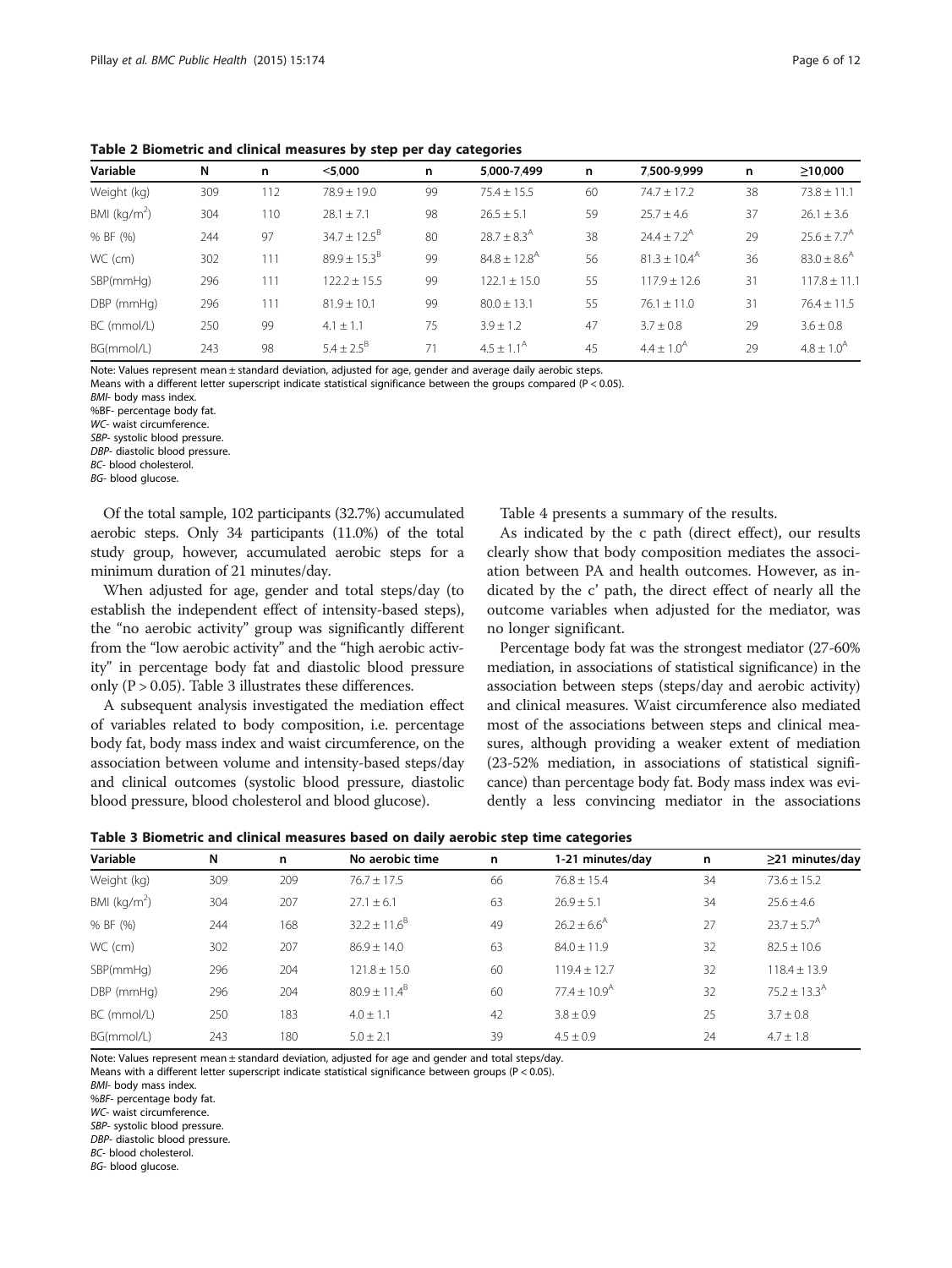| Mediator               | Independent<br>variable       | Outcome<br>Variable        | c path (SE)    | a path (SE)   | b path (SE) | c' path (SE)  | ab path (95%CI)        | % mediation |
|------------------------|-------------------------------|----------------------------|----------------|---------------|-------------|---------------|------------------------|-------------|
| Percentage<br>body fat | Total steps<br>(steps/day)    |                            |                |               |             |               |                        |             |
|                        |                               | SBP (mmHg)<br>$(n = 233)$  | $-2.70(0.94)$  | $-3.61(0.67)$ | 0.33(0.94)  | $-1.50(0.98)$ | $-1.19(-2.46,-0.53)$   | 44          |
|                        |                               | DBP(mmHg)<br>$(n = 233)$   | $-2.75(0.78)$  | $-3.61(0.67)$ | 0.28(0.08)  | $-1.76(0.81)$ | $-0.99(-1.63,-0.49)$   | 36          |
|                        |                               | BC (mmol/L)<br>$(n = 195)$ | $-0.18(0.08)$  | $-3.44(0.74)$ | 0.02(0.01)  | $-0.11(0.08)$ | $-0.07(-0.16,-0.0006)$ | 38          |
|                        |                               | BG (mmol/L)<br>$(n = 189)$ | $-0.31(0.14)$  | $-3.37(0.74)$ | 0.04(0.01)  | $-0.19(0.15)$ | $-0.13(-0.35,-0.24)$   | 42          |
|                        | Aerobic time<br>(minutes/day) |                            |                |               |             |               |                        |             |
|                        |                               | SBP (mmHg)<br>$(n = 233)$  | $-3.71(1.37)$  | $-4.39(0.98)$ | 0.34(0.09)  | $-2.22(1.39)$ | $-1.48(-2.72)-0.70$    | 60          |
|                        |                               | DBP (mmHg)<br>$(n = 233)$  | $-4.34(1.12v)$ | $-4.39(0.98)$ | 0.27(0.07)  | $-3.14(1.14)$ | $-1.19(-1.98,-0.67)$   | $27\,$      |
|                        |                               | BC (mmol/L)<br>$(n = 195)$ | $-0.18(0.13)$  | $-4.00(1.17)$ | 0.02(0.01)  | $-0.09(0.13)$ | $-0.08(-0.19,-0.01)$   | 44          |
|                        |                               | BG (mmol/L)<br>$(n = 189)$ | $-0.30(0.23)$  | $-4.13(1.20)$ | 0.04(0.01)  | $-0.13(0.23)$ | $0.17(-0.46,-0.04)$    | 57          |
| Body mass<br>index     | Total steps<br>(steps/day)    |                            |                |               |             |               |                        |             |
|                        |                               | SBP (mmHg)<br>$(n = 290)$  | $-2.38(0.84)$  | $-1.04(0.34)$ | 0.60(0.14)  | $-1.75(0.82)$ | $-0.63(-1.31,-0.20)$   | 26          |
|                        |                               | DBP(mmHq)<br>$(n = 290)$   | $-2.61(0.69)$  | $-1.04(0.34)$ | 0.51(0.11)  | $-2.08(0.68)$ | $-0.53(-0.95,-0.20)$   | 20          |
|                        |                               | BC (mmol/L)<br>$(n = 247)$ | $-0.16(0.07)$  | $-0.71(0.38)$ | 0.01(0.01)  | $-0.15(0.07)$ | $-0.009(-0.05;0.005)$  | 06          |
|                        |                               | BG (mmol/L)<br>$(n = 240)$ | $-0.27(0.12)$  | $-0.77(0.38)$ | 0.07(0.02)  | $-0.27(0.12)$ | $-0.05(-0.17,-0.007)$  | 19          |
|                        | Aerobic time<br>(minutes/day) |                            |                |               |             |               |                        |             |
|                        |                               | SBP (mmHg)<br>$(n = 290)$  | $-2.81(1.17)$  | $-0.67(0.50)$ | 0.63(0.14)  | $-2.38(1.17)$ | $-0.43(-1.18;0.10)$    | 15          |
|                        |                               | DBP (mmHg)<br>$(n = 290)$  | $-3.40(0.10)$  | $-0.67(0.50)$ | 0.54(0.11)  | $-3.03(0.96)$ | $-0.36(-0.87;0.09)$    | 11          |
|                        |                               | BC (mmol/L)<br>$(n = 247)$ | $-0.12(0.11)$  | $-0.38(0.57)$ | 0.02(0.01)  | $-0.12(0.11)$ | $-0.01(-0.05;0.01)$    | 08          |

<span id="page-6-0"></span>Table 4 Mediation effect of percentage body fat, body mass index and waist circumference on the association between total daily steps/aerobic time and clinical measures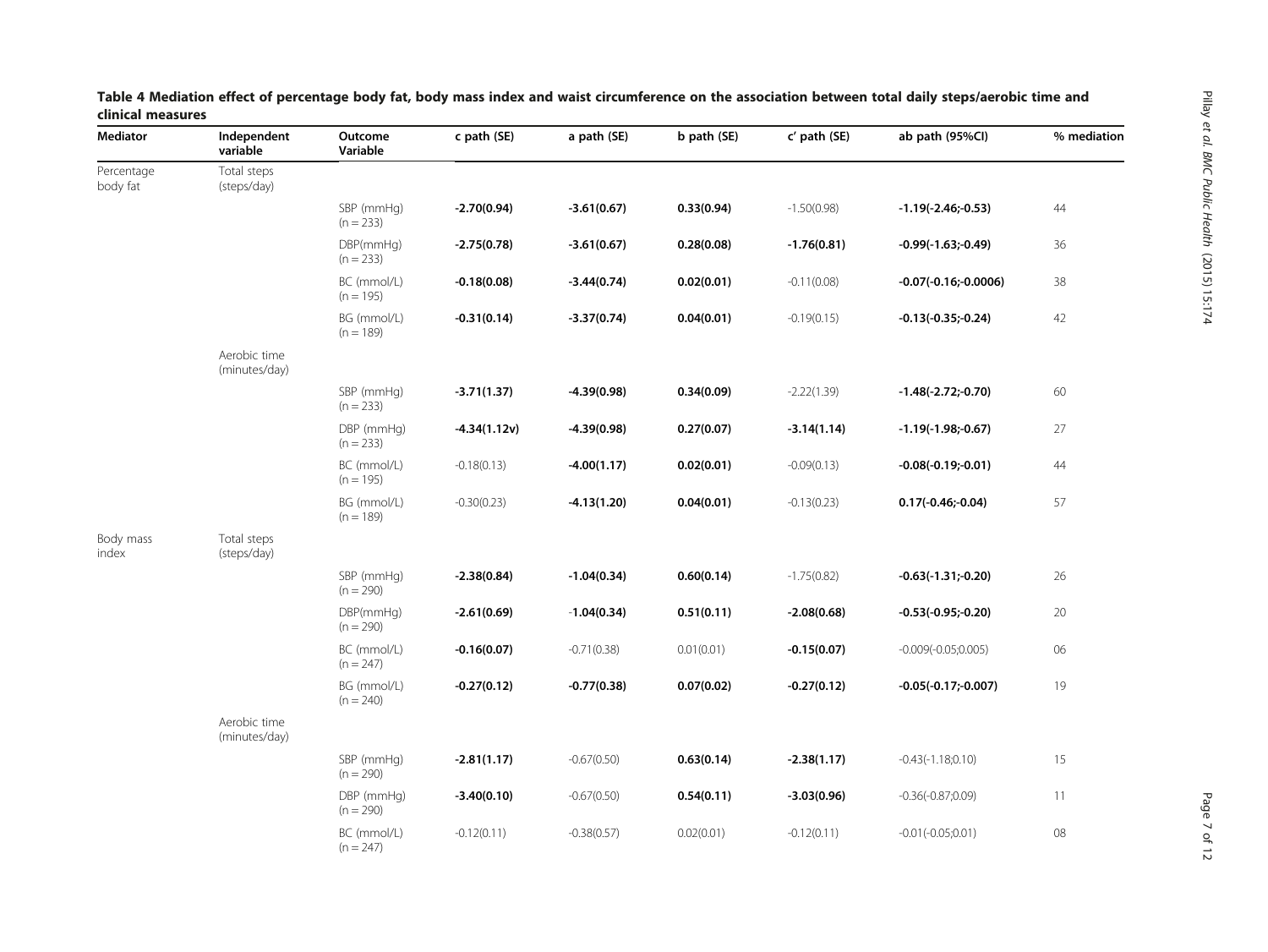|                        |                               | BG (mmol/L)<br>$(n = 240)$ | $-0.25(-0.18)$ | $-0.37(0.60)$ | 0.07(0.02)  | $-0.22(0.18)$  | $-0.03(-0.14;0.04)$    | 12          |
|------------------------|-------------------------------|----------------------------|----------------|---------------|-------------|----------------|------------------------|-------------|
| Mediator               | Independent<br>variable       | Outcome<br>Variable        | c path (SE)    | a path (SE)   | b path (SE) | $c'$ path (SE) | ab path (95% CI)       | % mediation |
| Waist<br>circumference | Total steps<br>(steps/day)    |                            |                |               |             |                |                        |             |
|                        |                               | SBP (mmHg)<br>$(n = 292)$  | $-2.60(0.83)$  | $-3.91(0.76)$ | 0.34(0.06)  | $-1.26(0.82)$  | $-1.34(-2.21,-0.76)$   | 52          |
|                        |                               | DBP(mmHq)<br>$(n = 292)$   | $-2.90(0.67)$  | $-3.91(0.76)$ | 0.27(0.05)  | $-1.83(0.67)$  | $-1.05(-1.65,-0.60)$   | 36          |
|                        |                               | BC (mmol/L)<br>$(n = 243)$ | $-0.15(0.07)$  | $-3.43(0.83)$ | 0.01(0.01)  | $-0.12(0.07)$  | $-0.03(-0.09;0.001)$   | 20          |
|                        |                               | BG (mmol/L)<br>$(n = 236)$ | $-0.30(0.12)$  | $-3.34(0.84)$ | 0.03(0.01)  | $-0.20(0.12)$  | $-0.10(-0.19,-0.05)$   | 33          |
|                        | Aerobic time<br>(minutes/day) |                            |                |               |             |                |                        |             |
|                        |                               | SBP (mmHg)<br>$(n = 292)$  | $-3.30(1.21)$  | $-3.24(1.14)$ | 0.35(0.06)  | $-2.15(1.16)$  | $-1.14(-2.07)-0.46$    | 35          |
|                        |                               | DBP (mmHg)<br>$(n = 292)$  | $-3.91(0.99)$  | $-3.24(1.14)$ | 0.28(0.05)  | $-2.99(0.95)$  | $-0.91(-1.62,-0.36)$   | 23          |
|                        |                               | BC (mmol/L)<br>$(n = 243)$ | $-0.12(0.11)$  | $-3.01(1.31)$ | 0.01(0.01)  | $-0.01(0.11)$  | $-0.03(-0.10,-0.0002)$ | 25          |
|                        |                               | BG (mmol/L)<br>$(n = 236)$ | $-0.25(0.19)$  | $-3.31(1.33)$ | 0.03(0.01)  | $-0.14(0.19)$  | $-0.11(-0.24,-0.03)$   | 44          |

# Table 4 Mediation effect of percentage body fat, body mass index and waist circumference on the association between total daily steps/aerobic time and clinical measures (Continued)

c = total effect of the independent variables (i.e. steps/day and aerobic time) on the outcome variable (i.e SBP, DBP, BC, BG),

a = association between the independent variable (e.g. steps/day) and the potential mediator (e.g. percentage body fat).

b = association between the potential mediator and the outcome variable was assessed, controlled for the independent variable.

 $c'$  = direct effect of the independent variable on the outcome variable was determined.

ab = indirect effects of the independent variable on the outcome variable through the proposed mediator.

% mediation = percentage mediation of the potential mediator ( $a^*b/c$ ).

SE: Standard error.

values represented in bold indicate significant associations.

SBP- systolic blood pressure.

DBP- diastolic blood pressure.

BC- blood cholesterol.

BG- blood glucose.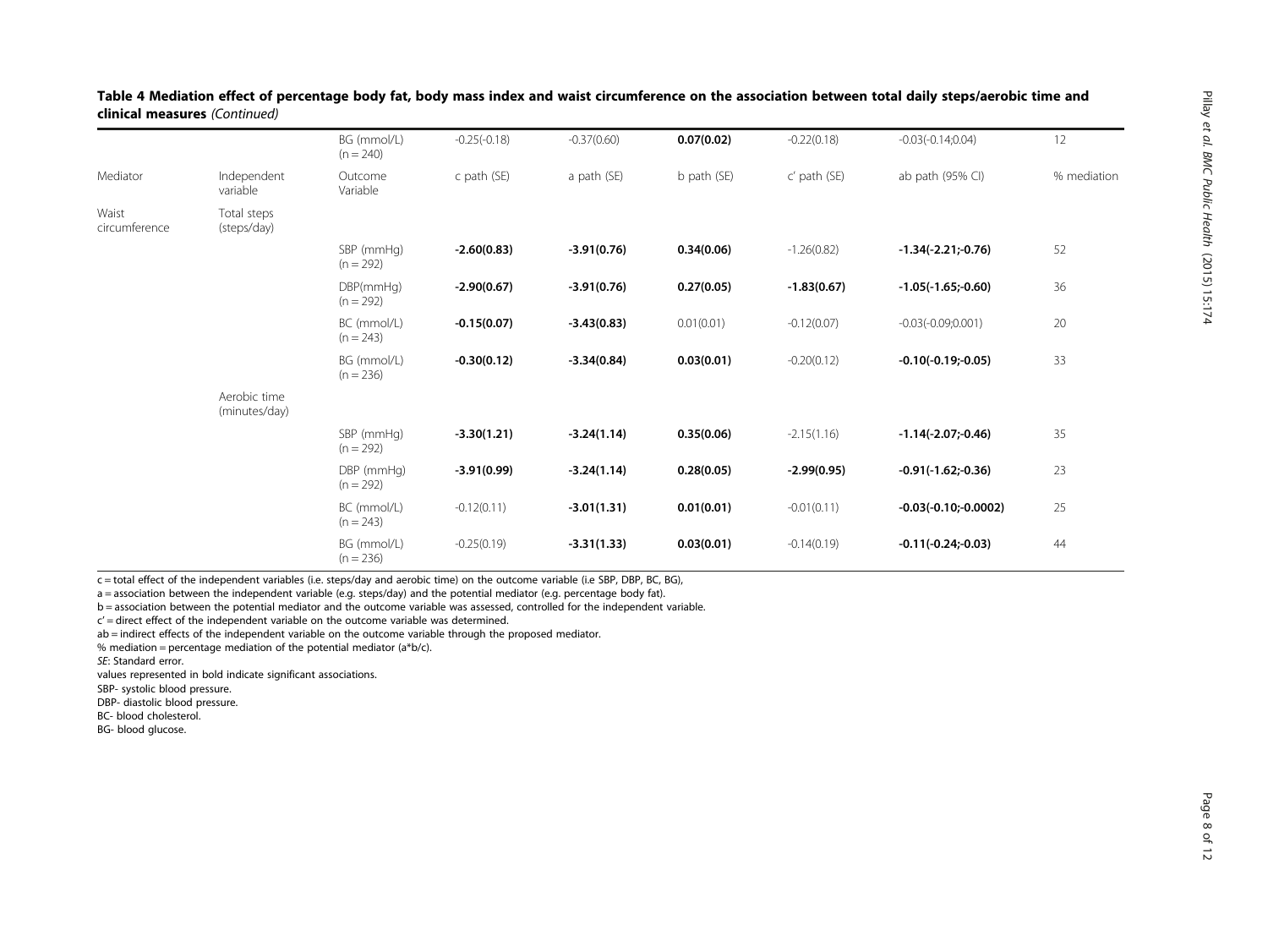presented (19-26% mediation, in association where statistical significance was found).

# **Discussion**

The mean  $(\pm SD)$  steps/day of 6,574  $\pm$  3,541 suggests that our sample group fell below the lower end of 7,000-13,000 steps/day for healthy, younger adults [[17](#page-10-0)]. Our data were, nevertheless, consistent with the previous observation that individuals accumulating <5,000 steps/day are more likely to be classified as obese [\[39\]](#page-11-0). Significant differences were also found between some biometric (percentage body fat, waist circumference) and clinical (blood glucose) outcomes in those participants in the <5,000 steps/day category, when compared with the other steps/day categories. As recently confirmed [\[14\]](#page-10-0), total daily values less than 5,000 steps/day may be an appropriate index for inactivity and its associated risk with health consequences, such as obesity.

Additional findings were that 102 participants (32.7%) accumulated aerobic steps  $(\geq 100$  steps/min for a minimum duration of 10-minutes/day). Only 34 participants (11.0%), however, accumulated aerobic steps for an average of at least 21 minutes/day, as a proxy for current PA guidelines that make reference to moderate intensity PA. This suggests that only approximately one-third of our study group accumulated some moderate intensity PA relevant to the current PA in respect to ambulatory PA [\[6\]](#page-10-0).

The most notable finding was that most participants accumulating more than 10,000 steps/day were also accumulating "aerobic" steps. A direct and independent association of intensity-based steps was, however, only found in percentage body fat and diastolic blood pressure. The contribution of intensity-based steps towards achieving 10,000 steps/day however, highlights the value of intensity-based steps as a contributor towards achieving volume-based recommendations. Our research, therefore, emphasizes and supports emerging literature that exercise prescription and/or steps/day recommendations be framed within the context of volume, intensity and duration of intensity-based steps rather than volume alone [[35,36](#page-11-0)].

Recent studies have shown that 30 minutes of moderate-to-vigorous walking corresponds to a total of between 3,000 and 4,000 steps [[22,27,34](#page-11-0),[40\]](#page-11-0). In support of our additional findings, reference to 3,000 steps in 30 minutes was, therefore made as an overall guideline that incorporates volume, duration and intensity of steps/day. The use of 3,000 steps in 30 minutes is, however suggested as a heuristic value and taken over and above habitual activity levels. This recommendation therefore still supports the accumulation of volumebased steps and the 10,000 steps/day recommendation.

Whilst our study group may not be truly representative of the South African adult population, the results do support the viewpoint that globally, most adults are currently not meeting PA guidelines [[41](#page-11-0)].

Association between steps per day and body composition Research has shown that people meeting the 10,000 steps/day target are more frequently classified as normal weight and those individuals with values less than 5,000 steps/day are more frequently classified as obese [\[39](#page-11-0)]. In addition, a distinct relationship between steps/day and body composition variables in the expected direction [[39,42-47](#page-11-0)] has been previously reported.

In general, we did not find significant differences in body composition between participants accumulating more than 10,000 steps/day versus those accumulating 7,500-9,999 steps/day or even 5,000-7,499 steps/day. There was, however, significance between the <5,000 steps/day group and the other three groups in percentage body fat and waist circumference (adjusted for age, gender and aerobic steps, so as to establish the true effect of volume of steps/day). Similarly, there was a significant difference between the "no aerobic time" group and the other two groups in percentage body fat (adjusted for age, gender and total steps/day, so as to establish the independent effect of intensity based steps), suggesting that "some" intensity-based steps is better than "none".

# Steps per day in relation to moderate intensity physical activity and current physical activity guidelines

The categorization of our pedometer data into intensitybased steps categories described in the methodology so as to relate to current PA guidelines, showed conflicting findings. After adjusting for age, gender and total steps/ day (to establish the independent effect of intensitybased steps), only percentage body fat and diastolic blood pressure were significantly different between the "no aerobic activity" and the "low aerobic activity" groups. A similar finding was observed when comparisons between the "no aerobic activity" and the "high aerobic activity" groups were made. No other between-group effects were noted. This may direct us to the notion that "some physical activity is better than none" [[45](#page-11-0)].

Furthermore, the observation that most people accumulating 10,000 steps also accumulated intensity-based steps directs us to the viewpoint that intensity-based steps contributes to improved outcomes by increasing total volume of steps/day.

Tudor-Locke et al, in a recent paper [[14\]](#page-10-0), identifies the gap in current literature on the impact of intensitybased walking programs and on clinical outcomes, within the context of pedometry. Whilst pedometerbased walking programs have shown increased walking behavior and varying levels of improvement in clinical outcomes, research on the impact of intensity-based walking programs and their effect on clinical outcomes,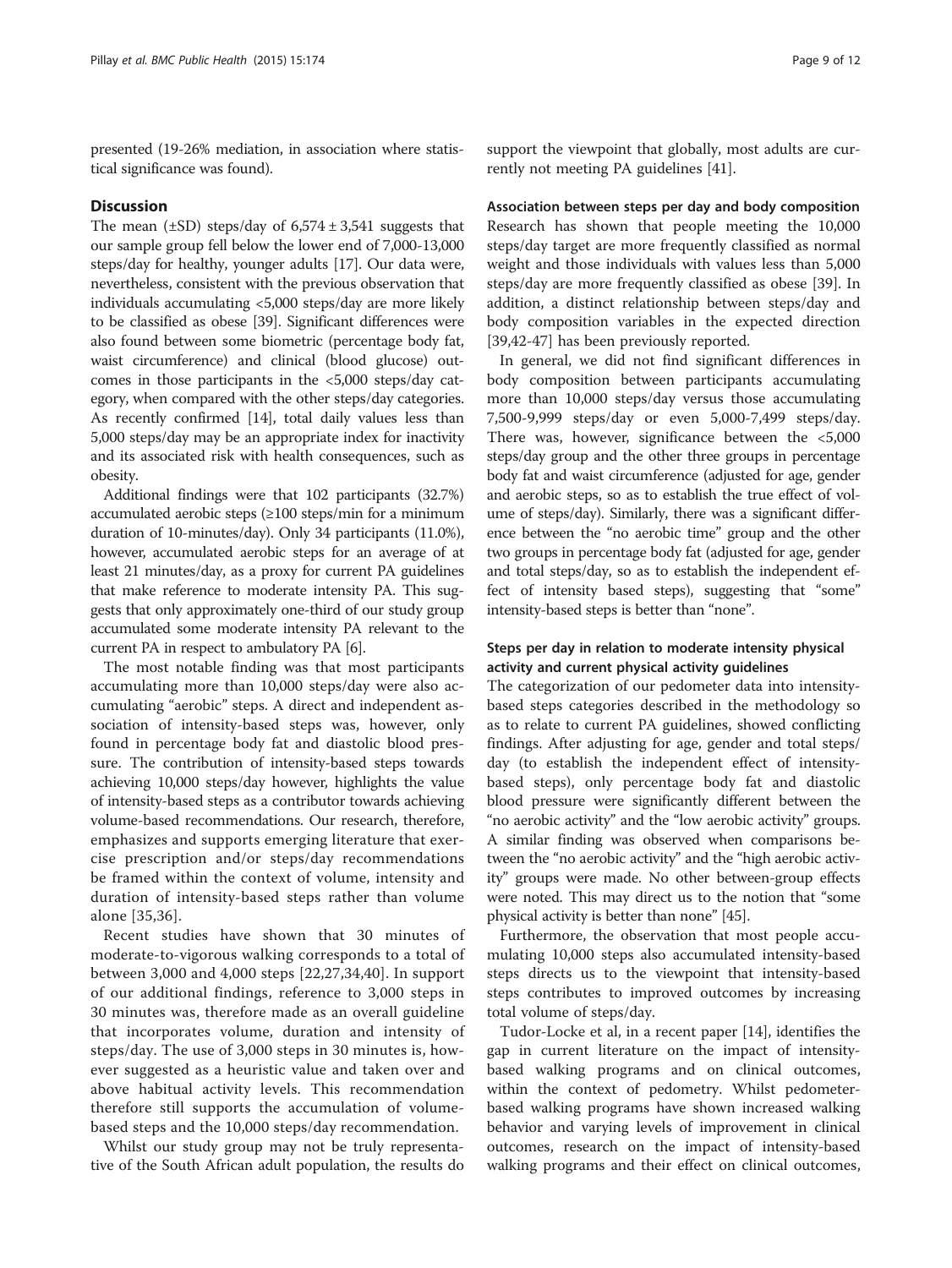is of emerging importance. Our study, in exploring the interplay between volume and intensity-based steps/day, supports this recommendation.

# Mediation effect of waist circumference, percentage body fat and body mass index in the association between steps per day and clinical outcomes

Mediation analysis has emerged as a statistical technique for providing insights into the mechanisms of change, particularly in behavioral interventions. As such, in the area of PA and health, mediation analysis has been used to determine which behaviors contribute to weight loss. The notion that regular physical activity is associated with lower body fat composition (body mass index, percentage body fat and waist circumference) and improved clinical measures is well documented. Resting Energy Expenditure and the variation thereof is, however, largely due to differences in the extent of lean body mass and fat mass of an individual [[48](#page-11-0)]. Consequently, all associations between body size and other outcomes (such as cardiovascular risk factors) are partially confounded by the association with resting energy expenditure [\[48\]](#page-11-0). Increased levels of PA are seen to increase energy expenditure and improve clinical measures, such as reducing blood pressure [[48](#page-11-0)].

After accounting for PA, the positive correlation between increased resting energy expenditure and blood pressure, for example [\[49\]](#page-11-0) may direct us to the viewpoint that the association between PA and clinical outcomes might be mediated by factors relating to body fat.

From our mediation analysis, it is evident that the relationship between steps/day (both total steps/day and aerobic time) and clinical outcomes (blood pressure, blood cholesterol and blood glucose) were influenced (mediated) by body composition estimates. In our study, percentage body fat emerged as the strongest and significant mediator in this association, and may, therefore be a useful consideration in the associations between PA measures and clinical outcomes, particularly as a criterion measure for body composition.

Whilst our results have clearly shown that body composition mediates the association between PA and health outcomes, the loss of significance of nearly all the outcome variables when adjusted for the mediator, further highlights that body composition (and most notably, percentage body fat) "completely", rather than "partially", mediates the association between PA and health outcomes.

Although such a finding has valuable and far-reaching implications on PA and health, the information presented may not, however, be able to draw inferences to causality, due to the cross-sectional nature of the data.

#### Strengths of the study

The research undertaken is, to our knowledge, among the first pedometer-based studies conducted in the Republic of South Africa, within an urban context, that establishes the association between ambulatory PA and health measures in an adult, employed population group.

The study was useful in establishing associations between volume, intensity (in terms of aerobic steps/day accumulated) and duration (total time spent in aerobic activity) of ambulatory PA and health measures.

A number of studies that have directly measured moderate intensity as 3 METs have concluded that 100 steps/minute is a reasonable heuristic value, indicative of moderate intensity PA [[14](#page-10-0),[34](#page-11-0),[50](#page-11-0)]. The application of the 100 steps/minute criterion within our data analyses provides a unique presentation of cross-sectional pedometer data that relates to a combination of intensity and volume-based steps/day rather than volume alone.

The study, by way of the mediation analysis, provides an interesting finding on the role of physical activity in improving health through improved body composition.

#### Limitations

The cross-sectional nature of the study provided information on the association between ambulatory PA and clinical outcomes. No causal inference could therefore be drawn.

The study was limited to those employees attending the health screening event and/or willing to participate in the study. This presents a selection bias, as the group agreeing to participate may be different from the nonparticipating employees. We were also not able to obtain data on the response rate of those invited to participate, and those that were excluded in the analysis.

Pedometers measure ambulatory PA. Our study was, therefore, limited to participants performing activities more specific to ambulation and did not include activities such as swimming, cycling and weight training.

The low steps/day volume noted in our study (6,574 + 3,541) may be related to the paucity of the data obtained (i.e. three consecutive days of pedometer-wear, minimum wear-time of ten hours). The wearing time is in keeping with documented literature that make reference to such criteria as a reasonable estimate of daily ambulatory PA [\[51,28,29\]](#page-11-0).

The categorization of manufacturer-defined "aerobic" steps, from the hourly display into a more representative estimate of moderate intensity PA (i.e. 100 steps/minute in bouts of at least ten minutes), can be seen as a limitation due to the manual method by which this re-categorization of the data was performed.

Consequently, the sub-grouping of the data according to intensity-based categories using 21 minutes/day of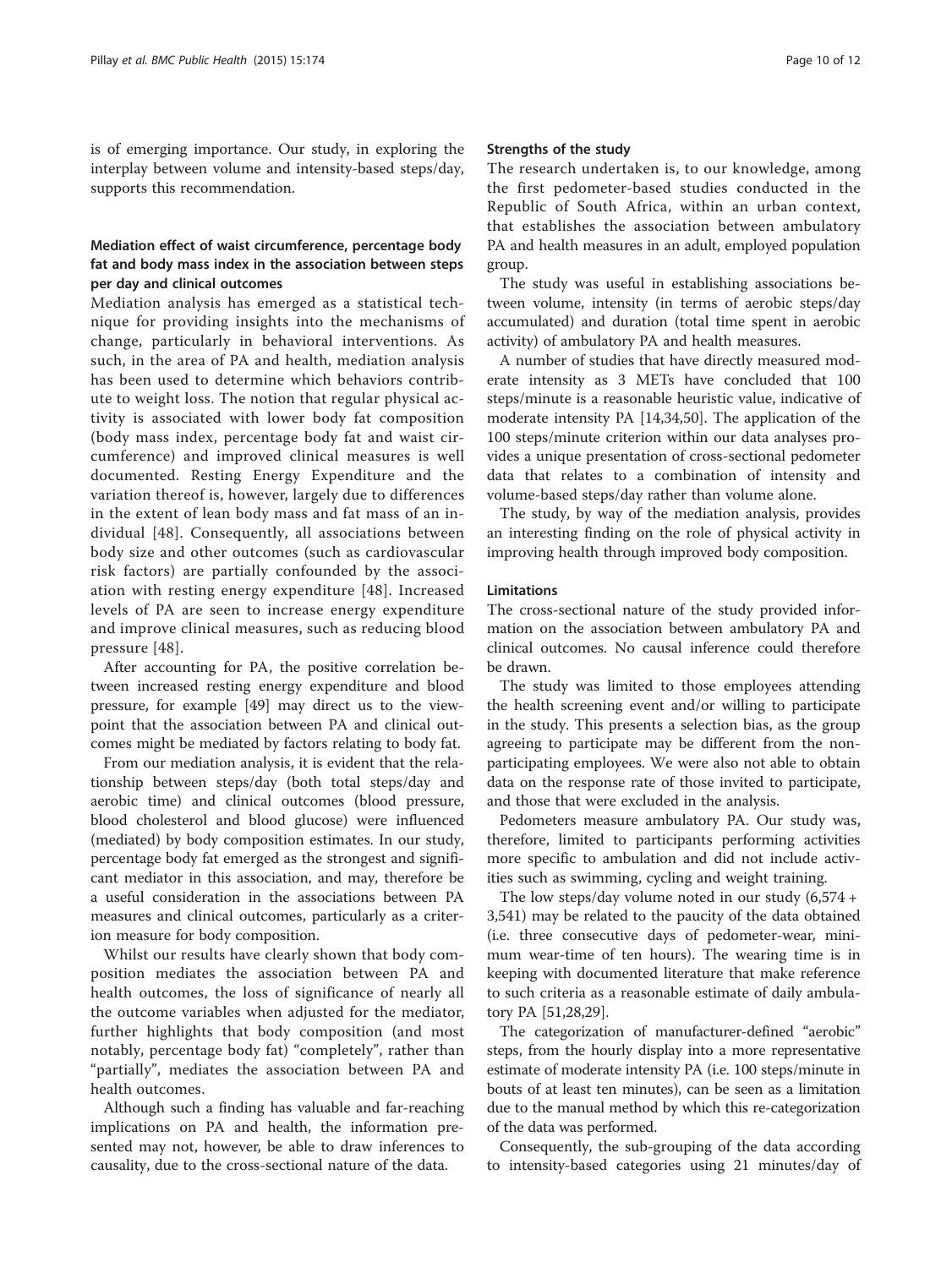<span id="page-10-0"></span>aerobic activity, as a proxy for current PA guidelines, may be viewed as a further limitation, as this subgrouping is similarly based on the manual tallying of data. This criterion has, however, allowed us to provide some level of differentiation of PA according to total volume of steps/day and aerobic time.

# Conclusions

The findings of this research highlight the effect of volume and intensity of steps/day on health outcomes. The mediation effect of typical measures of body composition on the association between daily steps and health outcomes is also demonstrated. This mediation effect highlights the importance of PA in improving health by improving body composition.

The study adds to current documented literature in providing some information on intensity-based steps/day in a cross-sectional study. Our study additionally provides a unique application of steps/minute recommendations to our data. In so doing, our findings relate closely to current PA guidelines by adopting an appropriate estimate of moderate intensity PA, as part of our criterion in the data analyses. The consequent integration of volume, intensity and duration of ambulatory PA in pedometer-based guidelines, is of emerging relevance as an option for meeting current guidelines.

The mediation analysis, in highlighting that body composition completely mediates the association between physical activity and health outcomes, provides an interesting and unique observation that may have far-reaching implications on PA and health.

Further studies using a similar but broader approach can be adopted so as to provide prevalence data rather than data through convenience sampling.

#### Abbreviations

ANCOVA: Analysis of covariance; BC: Blood cholesterol; BG: Blood glucose; BMI: Body mass index; BP: Blood pressure; DBP: Diastolic blood pressure; minutes/day: minutes per day; %: percentage; PA: Physical activity; % BF: Percentage body fat; steps/day: Steps per day; steps/minute: Steps per minute; SBP: Systolic blood pressure; WC: Waist circumference; WHO: World Health Organization.

#### Competing interests

The authors declare that they have no competing interests. The manuscript submitted has not been previously published and is not presently under consideration by another journal, and will not be submitted to another journal before the final editorial decision is rendered.

#### Authors' contribution

Authors JDP, HPVDP, MMVS, TKA, KIP, WVM, SAT and EVL have made substantive intellectual contributions to the study in terms of the conception and design of the study as well as the analysis and interpretation of data. Authors JDP and ST have been additionally responsible for the acquisition of data. All authors have read and approved the final manuscript.

#### Acknowledgements

The research undertaken has been funded by the National Research Foundation (RSA) and the Durban University of Technology.

#### Author details

<sup>1</sup>UCT/MRC Exercise Science and Sports Medicine Research Unit, Faculty of Health Sciences, University of Cape Town, Cape Town, South Africa. <sup>2</sup>Department of Basic Medical Sciences, Faculty of Health Sciences, Durban University of Technology, Durban, South Africa. <sup>3</sup>Department of Public and Occupational Health, EMGO+ Institute for Health and Care Research, VU University Medical Centre, Amsterdam, Netherlands.

#### Received: 28 July 2014 Accepted: 9 January 2015 Published online: 22 February 2015

#### References

- 1. Alberti KG, Zimmet P, Shaw J. The metabolic syndrome-a new worldwide definition. Lancet. 2005;366:1059–62.
- 2. Wang F, McDonald T, Champagne LJ, Edington DW. Relationship of body mass index and physical activ¬ity to health care costs among employees. J Occup Environ Med. 2004;46(5):428–36.
- 3. Lambert EV, da Silva R, Fatti L, Patel D, Kolbe-Alexander T, Derman W. Fitness-related activities and medical claims related to hospital admissions -South Africa, 2006. Prev Chronic Dis. 2009;6(4):1–9.
- 4. Rodgers A, Ezzati M, Van der Hoorn S, Lopez AD, Lin RB, Murray CJ. Distribution of major health risks: findings from the Global Burden of Disease Study. PLoS Med. 2004;1(1):e27.
- 5. Brown WJ, Burton NW, Rowan PJ. Updating the evidence on physical activity and health in women. Am J Prev Med. 2007;33(5):404–11.
- 6. WHO. Global recommendations on physical activity for health. 2010. [http://](http://whqlibdoc.who.int/publications/2010/9789241599979_eng.pdf) [whqlibdoc.who.int/publications/2010/9789241599979\\_eng.pdf.](http://whqlibdoc.who.int/publications/2010/9789241599979_eng.pdf) Accessed 11 July 2015
- 7. Haskell WL, I-Min L, Pate RR, Powell KE, Blair SN, Franklin BA, et al. Physical Activity and Public Health: updated recommendation for adults from the American College of Sports Medicine and the American Heart Association. Med Sc Sports Exerc. 2007;39(8):1423–34.
- 8. Chief Medical Office, Department of Health, London. At least five a week: evidence on the impact of physical activity and its relationship to health- a report from the Chief Medical Officer. London: Department of Health; 2004.
- 9. Tudor-Locke CE, Myers AM. Methodological considerations for researchers and practitioners using pedometers to measure physical (ambulatory) activity. Res Q Exerc Sport. 2001;72(1):1–12.
- 10. Hallal PC, Azevedo MR, Reichert FF, Siqueira FV, Araujo CL, Victora CG. Who, when, and how much? Epidemiology of walking in a middle-income country. Am J Prev Med. 2005;28(2):156–61.
- 11. Blair SN. How to assess exercise habits and physical fitness. Behavioral health: a handbook of health enhancement and disease prevention. New York: Wiley; 1984. In JD Matarazzo SW, JA Herd, & NE Miller (Eds).
- 12. Masse LC, Ainsworth BE, Tortolero S, Levin S, Fulton JE, Karla A, et al. Measuring physical activity in midlife, older and minority women. Womens Health. 1998;7(1):57–67.
- 13. Alexander S, Cowburn G, Foster C. Understanding participation in sport and physical activity among children and adults: a review of qualitative studies. Health Educ Res. 2006;21(6):826–35.
- 14. Tudor-Locke C, Craig CL, Brown WJ, Clemes SA, De Cocker K, Gile-Corti B, et al. How many steps/day are enough? For adults. Int J Behav Nutr Phys Act. 2011;8:79–97.
- 15. Hatano Y, Tudor-Locke C. Pedometer-assessed physical activity: measurement and motivations. Baltimore: Paper presented at: American College of Sports Medicine Annual Meeting; 2001.
- 16. Hatano Y. Use of the pedometer for promoting daily walking exercise. Int Council Health Phys Educ Recreation. 1993;29:4–9.
- 17. Bravata DM, Smith-Spangler CS, Sundaram V, Gienger AL, Lin N, Lewis R, et al. Using pedometers to increase physical activity and improve health- a systematic review. JAMA. 2007;298(19):2296–304.
- 18. Tudor-Locke CE, Meyers AM. Challenges and opportunities for measuring physical activity in sedentary adults. Sports Med. 2001;31:91–100.
- 19. Merom D, Phongsaven P, Chey T, Bauman A. Long-term changes in leisure time walking, moderate and vigorous exercise: were they influences by national physical activity guideline? Med Sci Sports Exerc. 2006;9:199–208.
- 20. Bergman P, Grjibovsci AM, Hagstromer M, Bauman A, Sjostrom M. Adherence to physical activity recommendations and the influence of socio-demographic correlates- a population-based cross-sectional study. BMC Public Health. 2008;8:367–76.